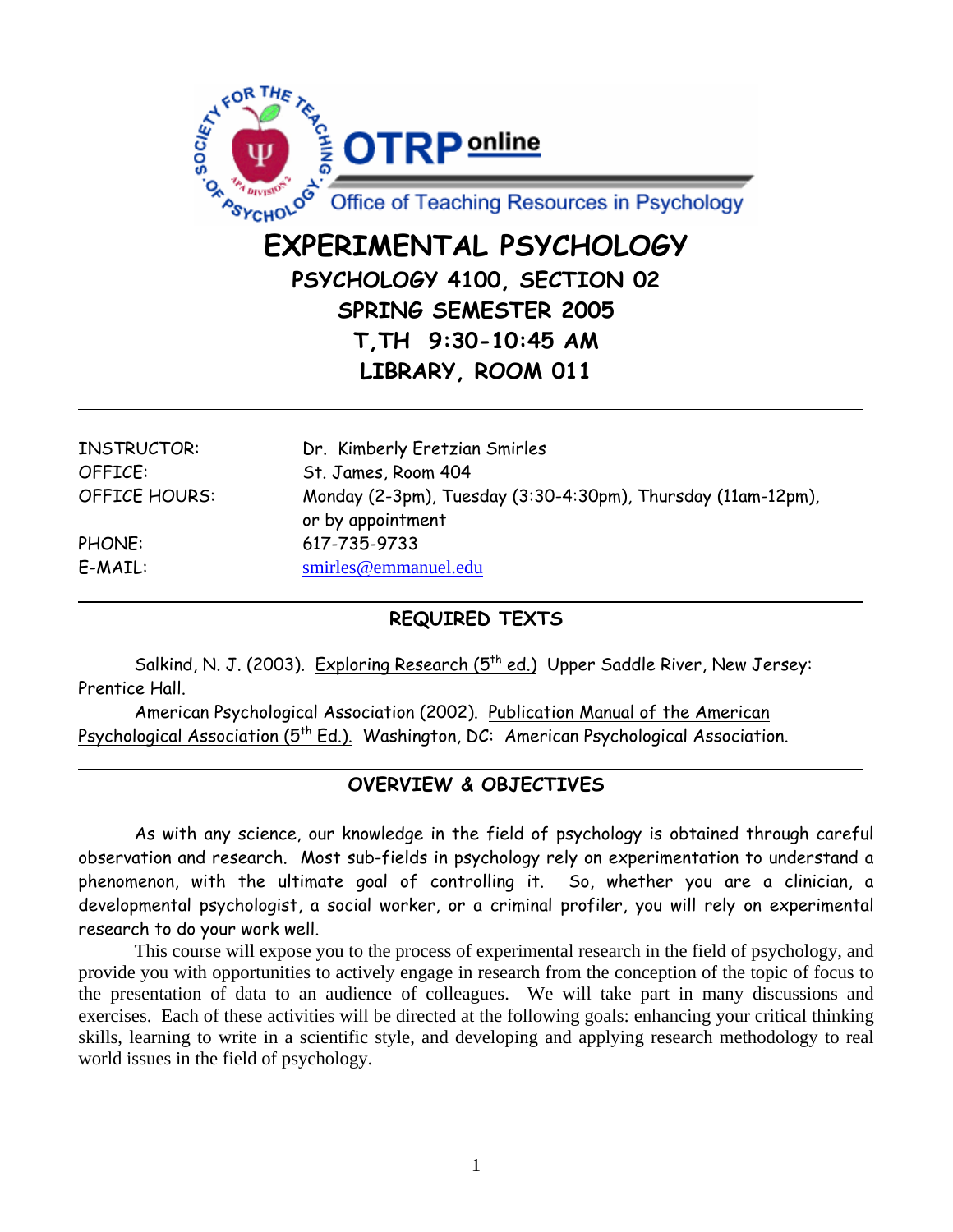### **COURSE REQUIREMENTS**

#### **READING ASSIGNMENTS:**

 The textbook and assigned readings will be important resources to guide you through the work that you do this semester. They will supplement lectures and help to facilitate class discussions. Therefore, assigned readings are important to your learning and understanding of the course material. You will typically have daily reading assignments. All of the material in the text will not be covered in class, but you are responsible for all of the assigned material. I will also assign additional readings as the semester goes which will assist you in learning about research and writing scientific papers. It is in your best interest to stay on top of the reading assignments. I strongly recommend that you have them completed before class on the day they are listed in the syllabus.

#### **ATTENDANCE AND PARTICIPATION:**

 Since this course is cumulative by nature, it is imperative that you attend **all** class meetings. Successful understanding of new material typically requires mastery of earlier material. Therefore, missing class could seriously impede your performance in the overall course.

Absences will affect your grade in the following manner:

- More than 3 absences = loss of one full letter grade (i.e.  $A \Rightarrow B$ )
- More than 5 absences = loss of two full letter grades (i.e.  $A \Rightarrow C$ )
- More than 7 absences = failing the course (i.e. C- or below)

 Being late for class can be considered an absence, depending on HOW late you are or on HOW OFTEN you are "running late" to class. Frequent tardiness will lower your grade. Exceptions to this policy will only be made for severe circumstances (e.g., extended hospitalization); documentation must be provided.

 This course is designed to facilitate high levels of interaction and discussion, so active participation is expected. This includes participating in class discussion and group activities. It is **your responsibility** to be an active participant in your education. However, if you are having difficulties, please see me. I cannot be of assistance if I am not aware that there is a problem.

**IMPORTANT:** To emphasize the need for you to come to class prepared and to engage in your own learning experience, in this course, **I will call on people – even if you do not raise your hand**. Talking about concepts can facilitate better memory and understanding of them, and making connections between methodological issues is crucial to this course.

#### **HOMEWORK:**

 During the semester, you will complete a variety of homework assignments. Most of the time, you will be bringing the results of your work to class to present, discuss, or use in an in-class activity. Therefore, it is important that you have them done on time; otherwise, your progress in the course will be hindered. Homework assignments are listed in the course calendar (designated by **HW** for "Home Work"). They are due on the date they are listed in the calendar and will count towards **20% of your final grade**.

#### **TESTS:**

 There will be **2 tests** in this course worth **40% of your final grade** (20% each). They will consist of multiple choice, short-answer, and essays. Both tests will have an applied focus. Any essays will be handed out one week before the test to allow time to prepare. I am willing to look at them up to two days before the test to let you know if your answers are correct.

There are **NO MAKE-UPS** for these exams, unless there is a serious emergency – which requires formal documentation (e.g., doctor's note).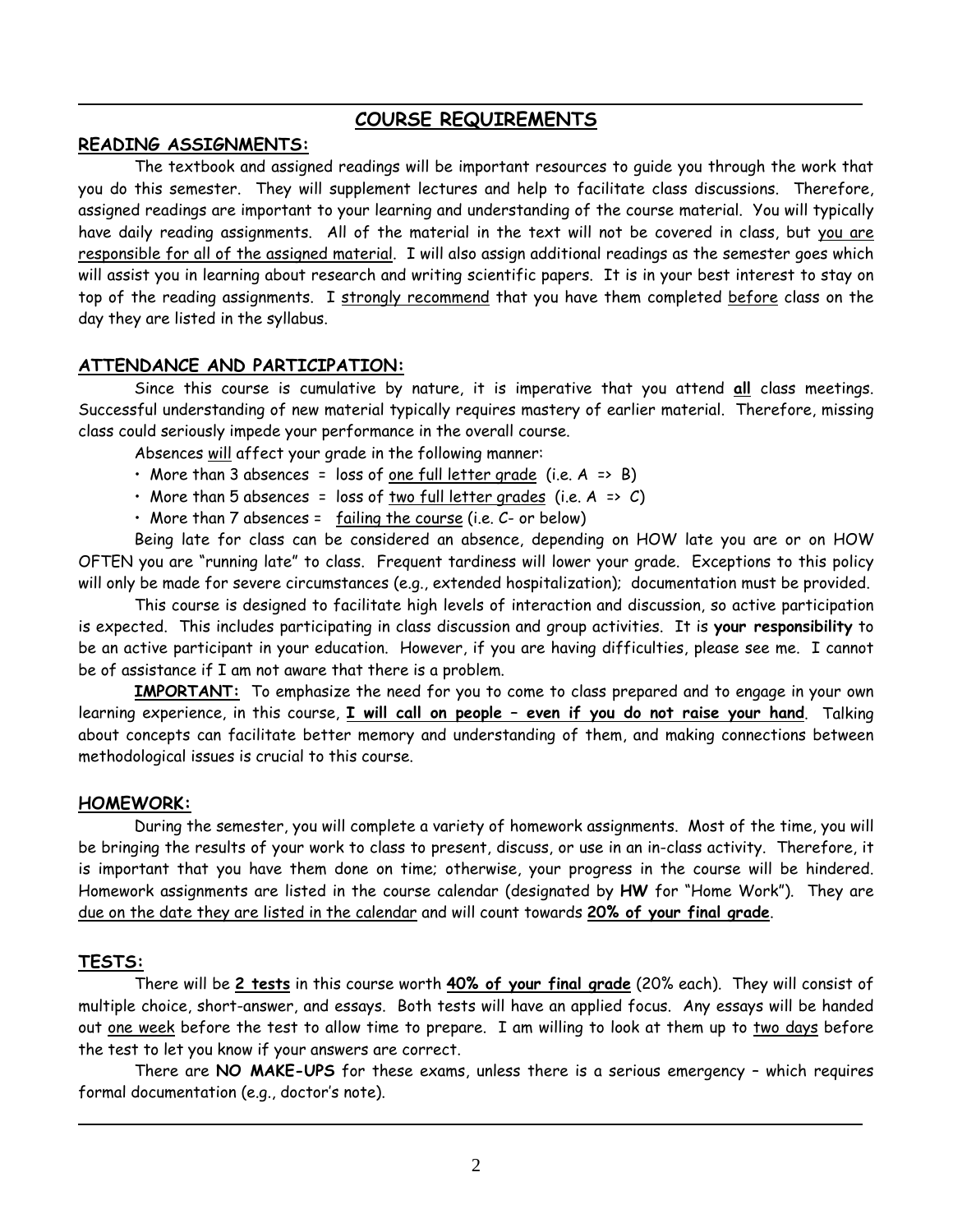#### **RESEARCH PROJECT:**

 Your major, cumulative project for this course is an empirical research study. To provide you with experience in research design, data collection, and analysis, you will develop a small study, collect data, and formally present your findings to the class. This project, as a whole, will count towards **30% of your final grade** (including proposal and final paper).

Since this is formal research, the structure, content, and style of your papers will be consistent with any scientific research study you will find in psychology journals. Your writing and structure will adhere to **strict APA format standards**. I will not accept papers that are not in APA style. The due dates for the proposal and final papers are listed in the course schedule.

#### **Research Proposal:**

 Your first step will be to develop a research proposal, outlining the study that you intend to conduct. Before any data can be collected, proposals must be approved by me for ethical and methodological issues. The proposal will consist of the following:

- (a) a literature review of the relevant work done on your topic of focus (minimum 4 primary sources…meaning empirical research articles),
- (b) specific hypotheses that you will test,
- (c) a thorough description of your planned methodology, including any measures or scales you wish to utilize,
- (d) specific variable or group comparisons you will make in your analyses
- (e) brief discussion concerning the relevance of your study, including any possible limitations

### **Final Research Paper:**

 This paper will be the finalized version of your proposal. At this point, you will conduct the study you initially proposed. Therefore, this paper will consist of the following:

- (a) the final draft of the literature review.
- (b) the hypotheses you tested,
- (c) a complete description of your methodology,
- (d) the results you obtained from your analyses of your data, and
- (e) a thorough discussion of the meaning of your results, their implications, any problems with the study, and future directions for research on your topic.

**NOTE:** Both papers will include proper page numbering, a title page, an abstract, and a reference page, according to APA guidelines.

#### **Individual vs. Group Option:**

You have the option to conduct your study alone or with a group (no more than 3). Should you decide to work in a group, you will design and implement your study together. This means you will turn in one research proposal as a group; the group will also give the final presentation. For the final paper, you will turn in a common literature review and methods section. However, each member will turn in individual results and discussion sections. Therefore, you will be graded as a group on some aspects of the project, and as an individual on others. Once you have selected your group, you CANNOT change the membership. In most workplaces today, group projects are common. You will need to learn to deal with possible interpersonal conflicts and be sure that everyone is carrying their own weight in the project.

## **RESEARCH PRESENTATION:**

You will also formally present your research findings to the rest of the class at the end of the semester. The presentation will be a summary of your study, with time left for questions. It will count towards **10% of your final grade**. I will provide you with more specific criteria and guidance later in the semester. However, your grade will be based upon both content and presentation style.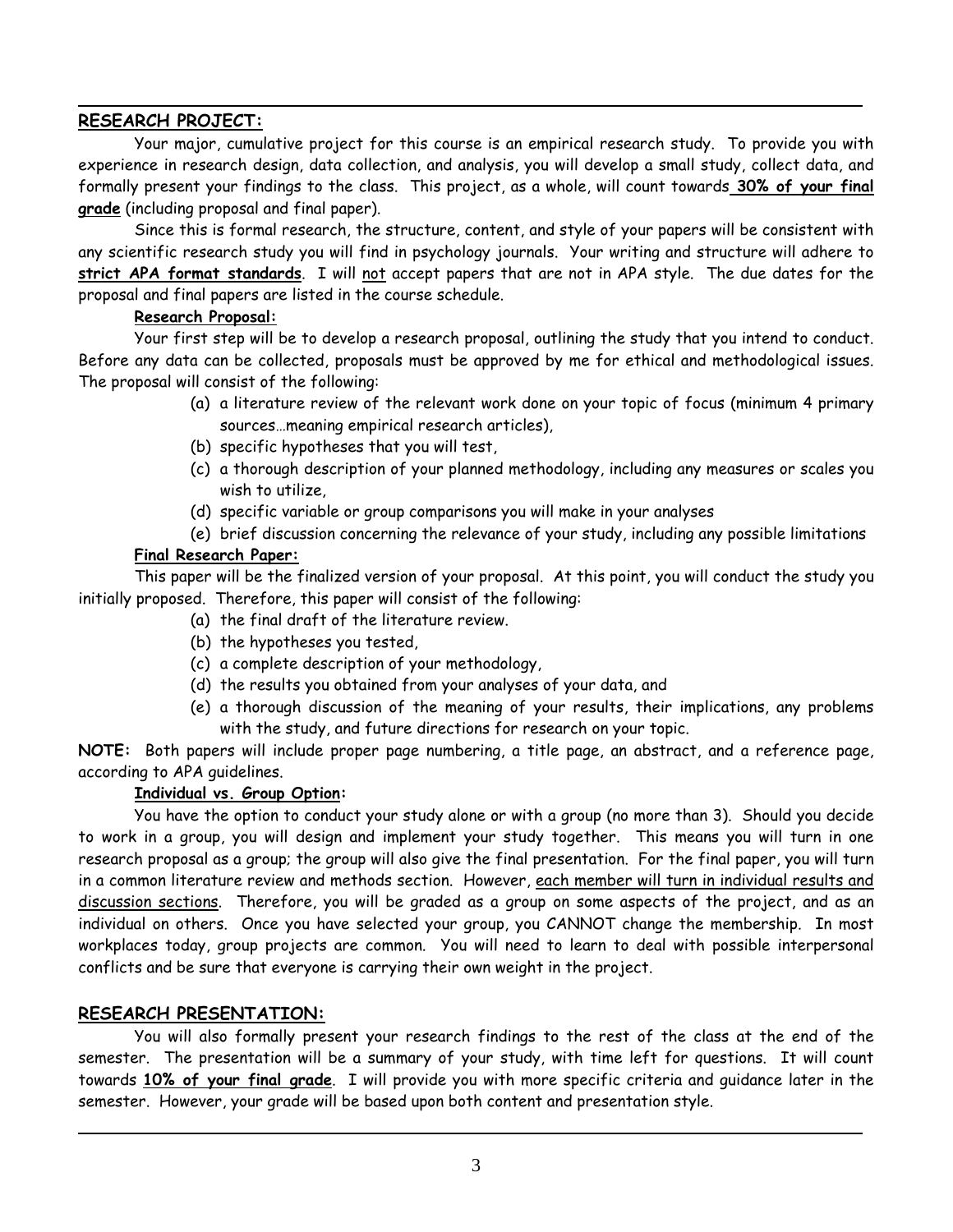|                                                                    | <b>GRADING SUMMARY</b> |                                          |  |  |  |  |
|--------------------------------------------------------------------|------------------------|------------------------------------------|--|--|--|--|
| Your final grade will be based on the following value assignments: |                        |                                          |  |  |  |  |
| <b>HOMEWORK:</b>                                                   | 20%                    |                                          |  |  |  |  |
| <b>TFSTS:</b>                                                      |                        | 40% (2 tests, 20% each)                  |  |  |  |  |
| <b>RESEARCH PROJECT:</b>                                           |                        | 30% (including proposal and final paper) |  |  |  |  |
| RESEARCH PRESENTATION:                                             | 10%                    |                                          |  |  |  |  |
|                                                                    | 100%                   |                                          |  |  |  |  |
| <b>BASIC GRADING SCALE</b>                                         |                        |                                          |  |  |  |  |
| $A = 93-100$<br>$B + 587 - 89$                                     | $C_{+}$ = 77-79        | $F =$ below 60<br>$D+ = 65-69$           |  |  |  |  |
| $A - 590 - 92$<br>$B = 83 - 86$                                    | $C = 73-76$            | $= 60 - 64$<br>D.                        |  |  |  |  |
| $B - 80 - 82$                                                      | $C - 70-72$            |                                          |  |  |  |  |

## **CLASS POLICIES**

#### **CLASS ETIQUETTE:**

The classroom is meant to be a learning environment. However, learning is inhibited when there is a lack of respect for one another. To better facilitate a beneficial environment for all, I have set a few ground rules.

 • **Be on time**. People coming in late disrupts the flow of the class and places them behind in the material covered in class. Our class time is precious and limited, and no one would like to spend that time repeating material for late-comers. Occasionally, being late cannot be helped, and that is fine. But routine tardiness shows a lack of respect for the entire class, and it is unacceptable.

 • **Raise your hand when you wish to speak**. There are times when several people want to speak, so some just blurt our their responses. This behavior, especially when repeatedly perpetrated, takes away people's equal access to the classroom forum. If you speak out of turn, you will be ignored.

 • **No talking**. Discussions or comments with your neighbors while someone is speaking is disrespectful to us all. If you missed something that was said, let us know and the speaker will repeat it.

• Any **beepers or phones** will be turned off or otherwise silenced during class time.

These rules may seem ridiculously obvious, but I formally stating them to let you know how serious I am about establishing a learning environment built on mutual respect.

#### **LATE ASSIGNMENTS:**

 You will be allowed to hand in **ONE** assignment late without penalty. However, the assignment is to be **no later than 3 days**, and I must be notified of this by the time the assignment is due. This applies to reaction papers and journal assignments. All other late assignments will be penalized. For **each** day an assignment is late, **5 points** will be deducted from the final grade of that assignment. I totally understand that the semester can get hectic. However, allowing yourself to fall too far behind will only hurt you. This policy is designed to help keep you motivated to finish on time while also giving a little room for unforeseen circumstances (e.g., illness, an exam in another class).

#### **CHEATING & PLAGIARISM:**

 Cheating and plagiarism are **very serious offenses** and have **severe consequences**. Emmanuel College's definitions for cheating and plagiarism are specifically outlined in the Academic Integrity Policy.

**Policy:** Incidents of cheating and plagiarism **will** result in the following: (a) failure of the assignment or test, (b) notification of your Academic Advisor, and (c) notification of the Academic Dean. If I deem the offense is serious enough, I may also exercise my option to fail you for the entire course. **Do not test me on this one**. Cheating and plagiarism not only hurt your own learning experience, but they are also disrespectful to your fellow classmates who did complete their own work.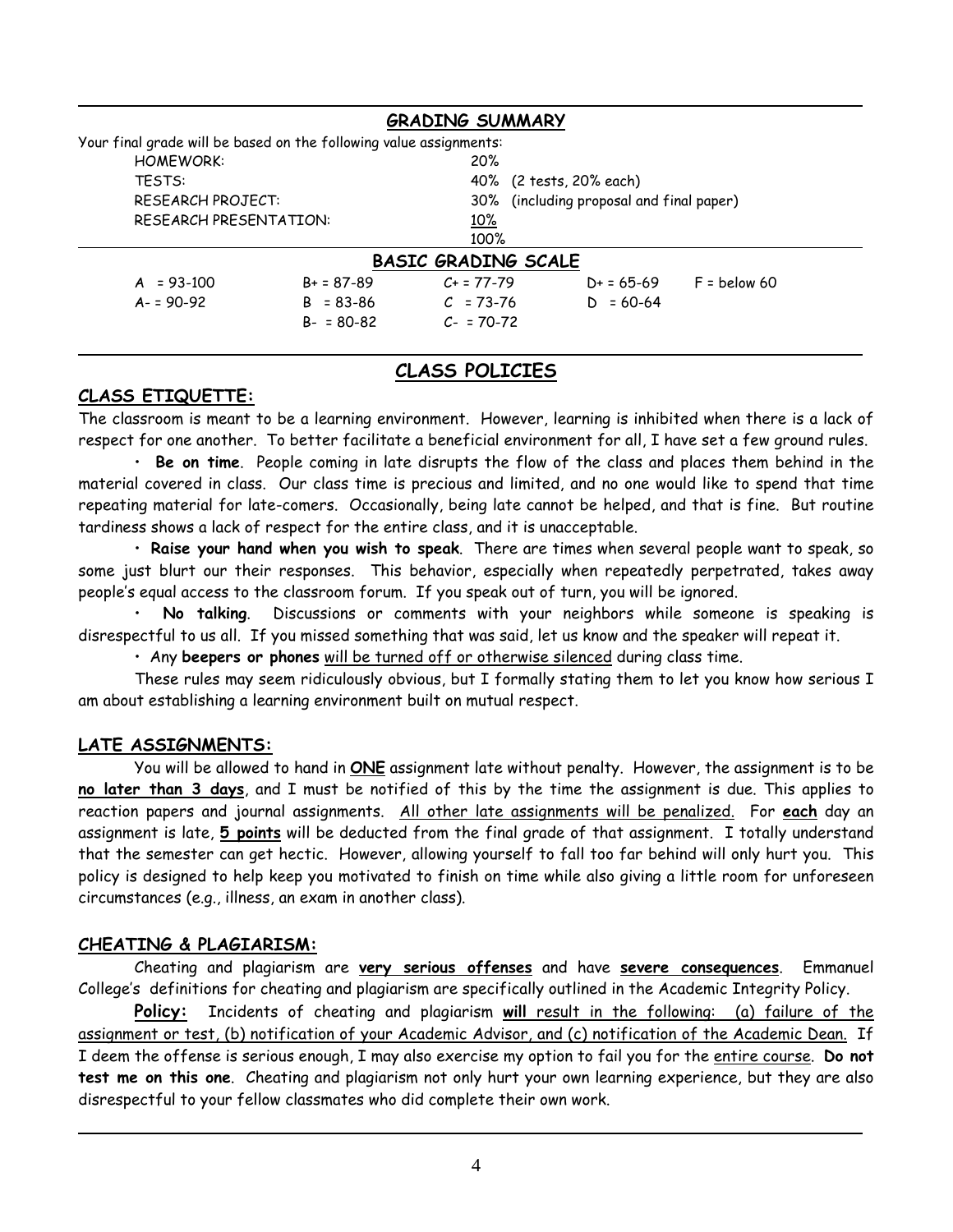# **COURSE CALENDAR**

| DATE: TOPIC<br>ASSIGNMENT/DUE DATE: |                                     |                                                                                                                                                        |  |  |
|-------------------------------------|-------------------------------------|--------------------------------------------------------------------------------------------------------------------------------------------------------|--|--|
| 1/20                                | <b>Introduction &amp; Overview</b>  |                                                                                                                                                        |  |  |
| 1/25                                | Overview of the role of research    | Salkind, Ch. 1 and Ch. 2 (21-26, 32-38)                                                                                                                |  |  |
| 1/27                                | Developing research ideas and       | Salkind, Ch. 3 (pgs. 39-60, 68-77)                                                                                                                     |  |  |
|                                     | finding sources                     | Library Workshop                                                                                                                                       |  |  |
| 2/1                                 | Ethics & experimenter bias          | Salkind, Ch. 3 (pgs. 61-67),                                                                                                                           |  |  |
|                                     |                                     | On Reserve:                                                                                                                                            |  |  |
|                                     |                                     | Zimbardo, "The Stanford Prison Experiment"                                                                                                             |  |  |
| 2/3                                 | Discussion                          | On Reserve:                                                                                                                                            |  |  |
|                                     |                                     | Fisher, "Relational Ethics in Psychological Research:<br>One Feminist's Journey"                                                                       |  |  |
|                                     |                                     | Freyd & Quina, "Feminist Ethics in the practice of                                                                                                     |  |  |
|                                     |                                     | science: The contested memory controversy as an                                                                                                        |  |  |
|                                     |                                     | example"                                                                                                                                               |  |  |
|                                     |                                     | *NOTE: Both articles are in the book                                                                                                                   |  |  |
|                                     |                                     | Practicing Feminist Ethics in Psychology, by Brabeck,                                                                                                  |  |  |
|                                     |                                     | which is on reserve for this course                                                                                                                    |  |  |
|                                     |                                     | HW: For each article, write a 1/2 page summary                                                                                                         |  |  |
|                                     |                                     | and a 1/2 page reaction to the issues raised.                                                                                                          |  |  |
| 2/8                                 | Hypotheses & sampling               | Salkind, Ch. 2 (pgs. 27-31), Ch. 4                                                                                                                     |  |  |
| 2/10                                | Measurement                         | Salkind, Ch. 5 and Ch. 6                                                                                                                               |  |  |
| 2/15                                | <b>Application &amp; Discussion</b> | Salkind, Ch. 7 (147-153)                                                                                                                               |  |  |
|                                     |                                     | <b>HANDOUTS:</b>                                                                                                                                       |  |  |
|                                     |                                     | Morawski, "The measurement of masculinity and<br>femininity"                                                                                           |  |  |
|                                     |                                     | HW: Measurement assignment (TBA)                                                                                                                       |  |  |
|                                     |                                     | HW: Write 1/2 page summary and 1/2 page                                                                                                                |  |  |
|                                     |                                     | reaction to the Morawski article                                                                                                                       |  |  |
| 2/17                                | TEST <sub>#1</sub>                  |                                                                                                                                                        |  |  |
| 2/22                                | Non-experimental methods            | Salkind, Ch. 9, 10                                                                                                                                     |  |  |
| 2/24                                | <b>Application &amp; Discussion</b> | Readings TBA                                                                                                                                           |  |  |
|                                     |                                     | HW: Select any non-experimental, empirical study<br>and provide a critical analysis of the method (You<br>will turn in the article with the analysis). |  |  |